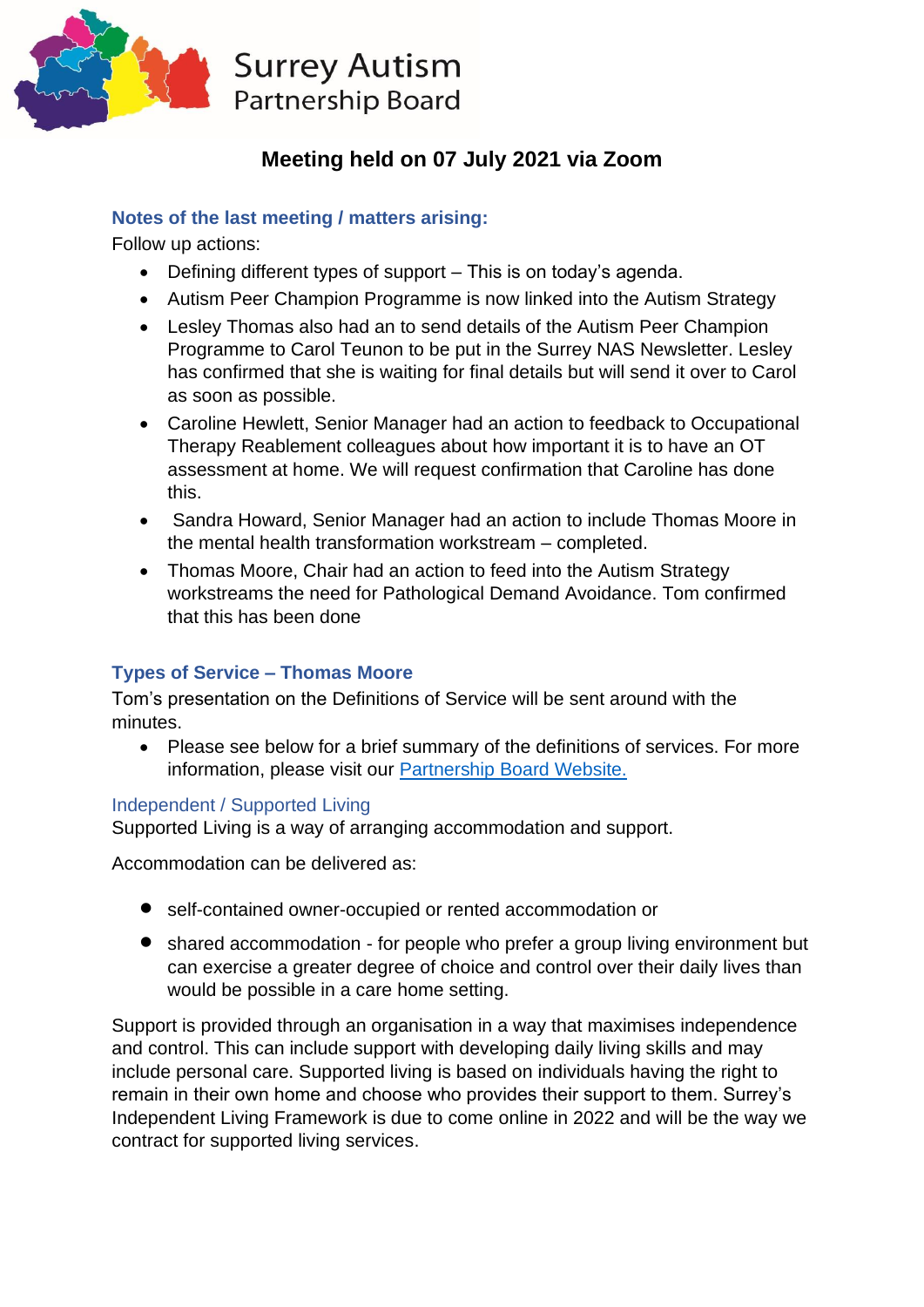**Surrey Autism Partnership Board** 

#### Residential and Nursing Care

Residential Care is full-time, often long-term care given to an individual in a registered setting rather than an individual's own home. Residential care homes provide accommodation and support as required by individuals to meet their Care Act eligible needs. This can include maintaining relationships, meaningful activity, and personal care for people throughout each day. These services need to be registered with the Care Quality Commission. Nursing Care provides a higher level of care than residential care as it is also able to respond to an individual's specialist health needs that need to be performed by a trained nurse. (e.g. feeding with a PEG)

#### Outreach Support

Outreach support is provided to individuals in their own home and in the community. It aims to support the person to develop or maintain their key life skills like being able to manage their tenancy, home making, problem solving, being a good neighbour and playing a part in the local community. Outreach support can also support people to maximise their income by claiming their full benefit entitlements and developing budgeting skills. The level of support an individual receives will vary according to their personal support plan. Unlike Home Based Care, Outreach support does not necessarily involve the provision of personal care

#### Home Based Care

Home Based Care is support provided for regular fixed time periods, usually on a daily basis, to help people with specified tasks for daily living including personal care (e.g. assisting someone to get up in the morning, wash and dress, prepare meals, etc). Services need to be registered with the Care Quality Commission as a domiciliary care provider and will be inspected.

#### Shared Lives

Shared Lives (SL) is a longstanding form of care that centres on sharing home, family, and community life, in supporting people to lead fulfilling and active lives. SL schemes are an alternative to home care and residential care for people in need of care and support. In Shared Lives schemes, a Shared Lives carer and someone who needs support get to know each other and, if they both feel that they will be able to form a long-term bond, they share homes, family, and community life. This can mean that the person becomes a regular daytime or overnight visitor to the Shared Lives Carers household, or it means that the person moves in with the Shared Lives Carer.

# Day Services: Day Care and Day Opportunities

Day Care can offer support and personal care during the day for those who are assessed as needing it. It is usually provided in a day centre run by trained staff for those with more complex physical and social care needs. Day care can include personal care, skills training to promote independence, the chance to meet other people and the chance to take part in a range of activities.

Day Opportunities cover a wide range of community, vocational and employment related services. These might be operated from a base, but support is often delivered in community settings and aim to develop skills that will help people live more independently in their local community. Day services and opportunities can be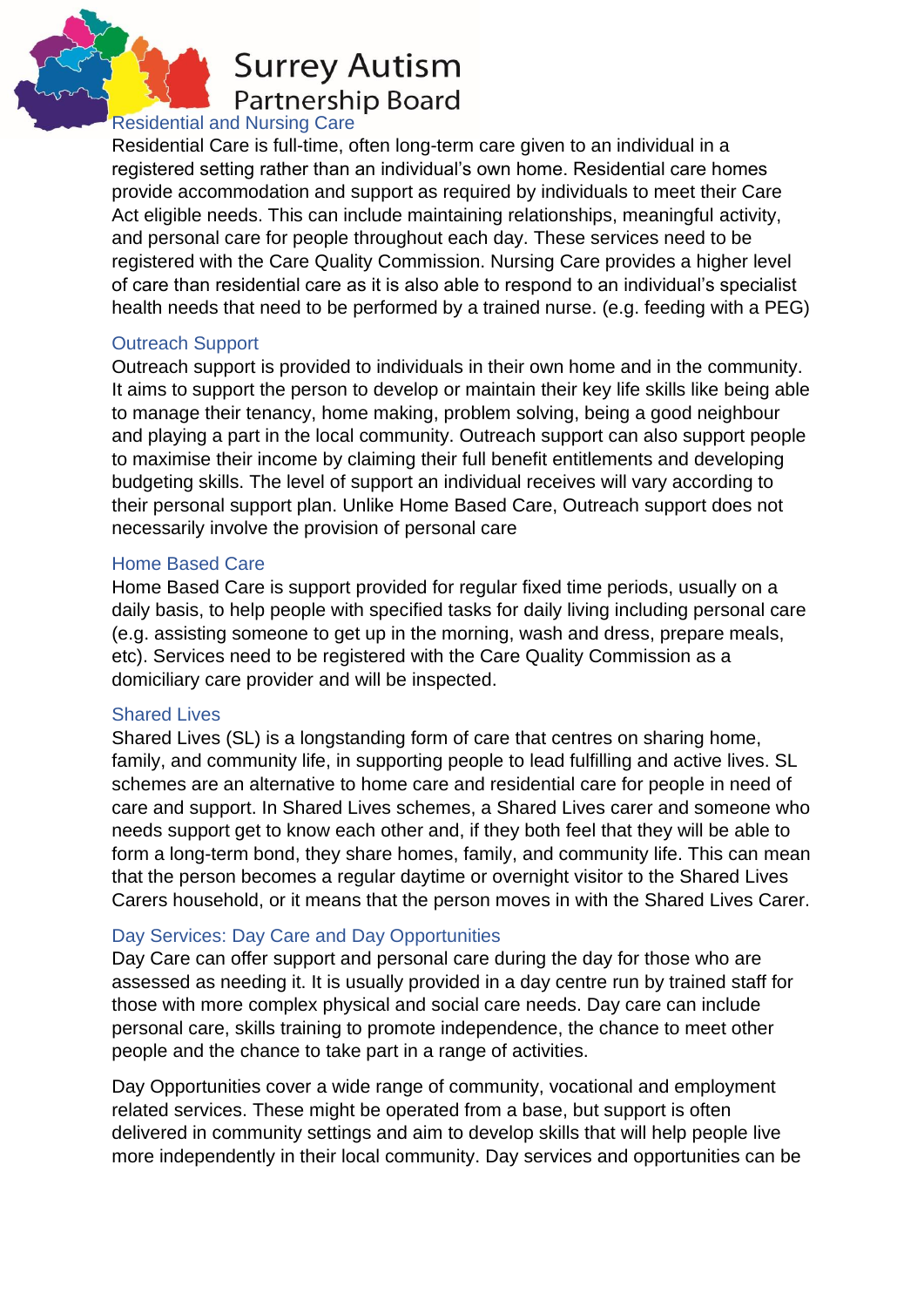**Surrey Autism** 

# **Partnership Board**

provided by specialist providers and ones that offer services to a wider community e.g. leisure centres.

Day services have traditionally been provided in working hours, but we are looking to develop the offer to cover weekends and evenings

Employment support - Many of the services described can support people to find and maintain employment, as part of supporting to maximise people's independence and control. In addition, some services focus particularly on employment. This can include:

- Supporting people to develop skills for employment
- Supporting people to find and maintain employment
- Supporting employers to improve accessibility of employment

#### Short Breaks Services

Provide a break for people with disabilities and their carers. This can be through overnight stays, and day or evening activities. Tom noted that if an organisation provides personal care, they must register with Care Quality Commission.

#### Questions and Answers

**Question 1.** Sarah Truman said that this was very helpful and asked if a version of this could be uploaded to the Partnership Board Website as it is a good checklist for people.

**Answer:** Tom said that there is a lot of information like this on the Partnership Board website since relaunch. In terms of short breaks there is a piece of work that is being looked at which Mary Hendrick, Senior Commissioning Manager is looking at. Mary will feedback at a future meeting about this work.

**Action:** Mary to feedback about the work she has been doing on Short Breaks

**Question 2.** Carol Teunon from the National Autistic Society said that some parents and autistic people struggle with emails/accessing websites and people ring the branch phone as they don't want to email. Carol said that we need to bear this in mind when sharing this information. It is easier for professionals to deal with email/websites but there are people who prefer to just speak to someone. **Answer:** Tom agreed and said this is a challenge that Surrey are aware of. The autism strategy recognises that we need information available in different formats, not just digitally. Tom said that we are always happy to take calls and answer queries. Our Learning Disabilities Communications inbox will always try to support. Email: [ldcommunications@surreycc.gov.uk](mailto:ldcommunications@surreycc.gov.uk)

**Question 3.** Kathryn Fisher, Head of Integrated Learning Disability and Autism Commissioning asked whether we could think of this within the Autism Champion Role?

**Answer:** Tom said that through the strategy we need to think about communication and getting the digital offer right is important but equally getting the non-digital offer important. We need to use all our networks to get information out to people, including Autism Champions and Autism Leads in various organisations.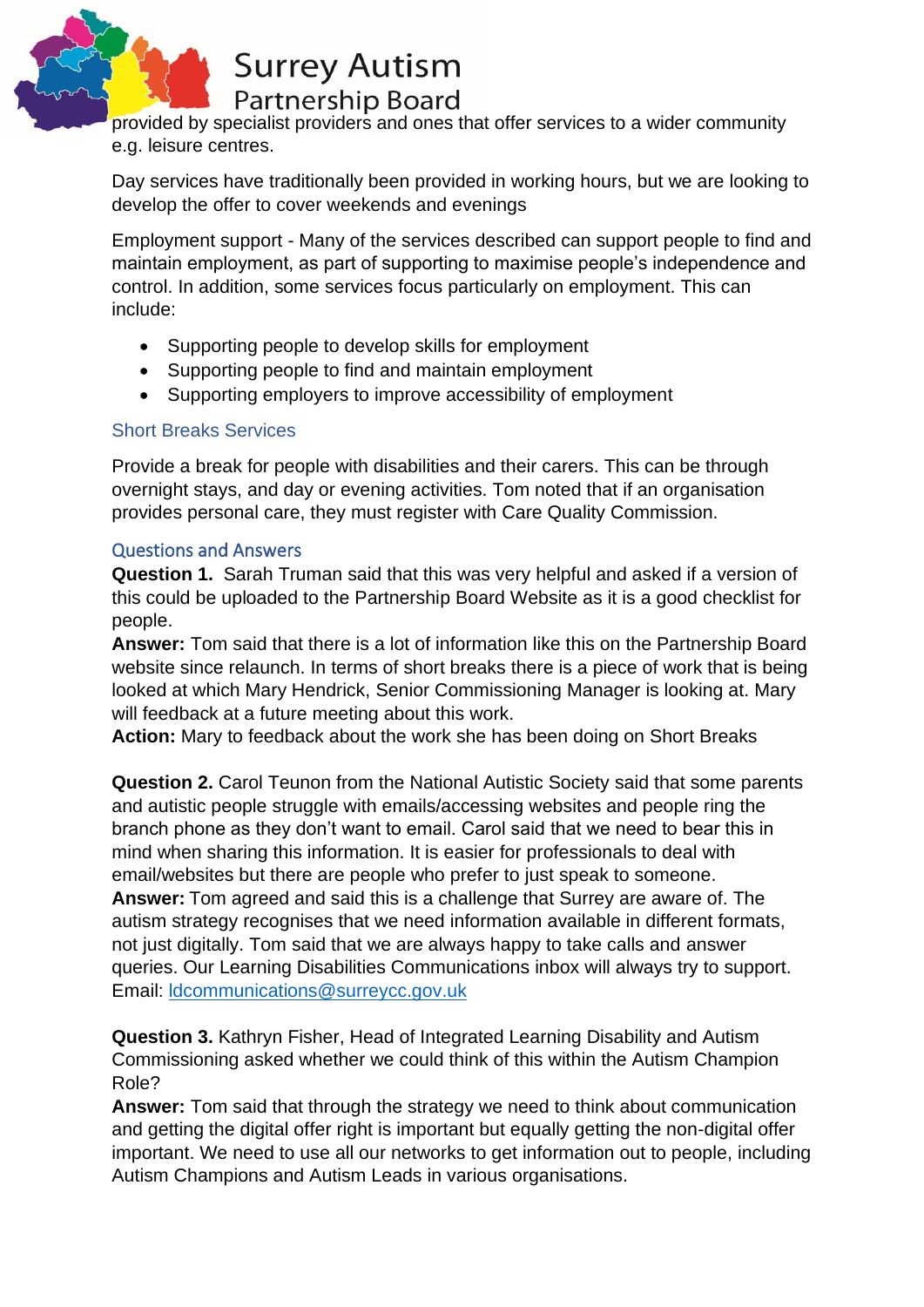

# **Autism Friendly Communities – Kathryn Telford**

Kathryn's presentation on Autism Friendly Communities has been sent round with the minutes.

Kathryn is the Community Inclusion Commissioning Manager and is working on:

- Market engagement around day and evening opportunities
- Green Social Prescriptions targeted opportunities to access green spaces.
- 'No one left behind' skills and employment work.
- Developing a pilot of Autism Friendly Communities

All this work will be coproduced.

#### Autism Friendly Communities

- Autistic people told us that they have barriers when accessing their communities – we want to find out what those barriers are and how we can support to help remove them.
- Adjustments made for autistic people can also benefit others. For example having a safe place to go to within the community could also benefit someone with mental health needs.
- There has been a lot of work on dementia friendly communities however autism friendly communities seem to be a new thing. We would like to start at GP surgeries, Libraries, the District and Borough Councils as most people will visit these places often in their community.
- To start with, we are looking at training to raise awareness, accessible building checklists, engaging local members etc. We want to increase awareness, understanding and acceptance of autistic people in Surrey's communities.

Kathryn would love to hear of any suggestions that people have to raise awareness and make communities more autism friendly - please contact her via email: [Kathryn.telford@surreycc.gov.uk](mailto:Kathryn.telford@surreycc.gov.uk)

#### **Questions and Answers**

**Question 1.** Kathryn Fisher, Head of Integrated Learning Disability and Autism Commissioning asked whether we need to look at a locality and engage local services for example, Cranleigh - where you could engage the local shopkeepers, the trade association, leisure centre etc.

**Answer:** Kathryn Telford agreed and said that accessibility of leisure centres had been raised by autistic people several times, so they need to be included.

**Question 2.** Carol Teunon from National Autistic Society asked whether people still visit Libraries? As there can be literacy and reading barriers whereas going to leisure centre helps wellbeing. Carol agrees that leisure centres should be one of the first to tackle as there is a link between physical activity and wellbeing.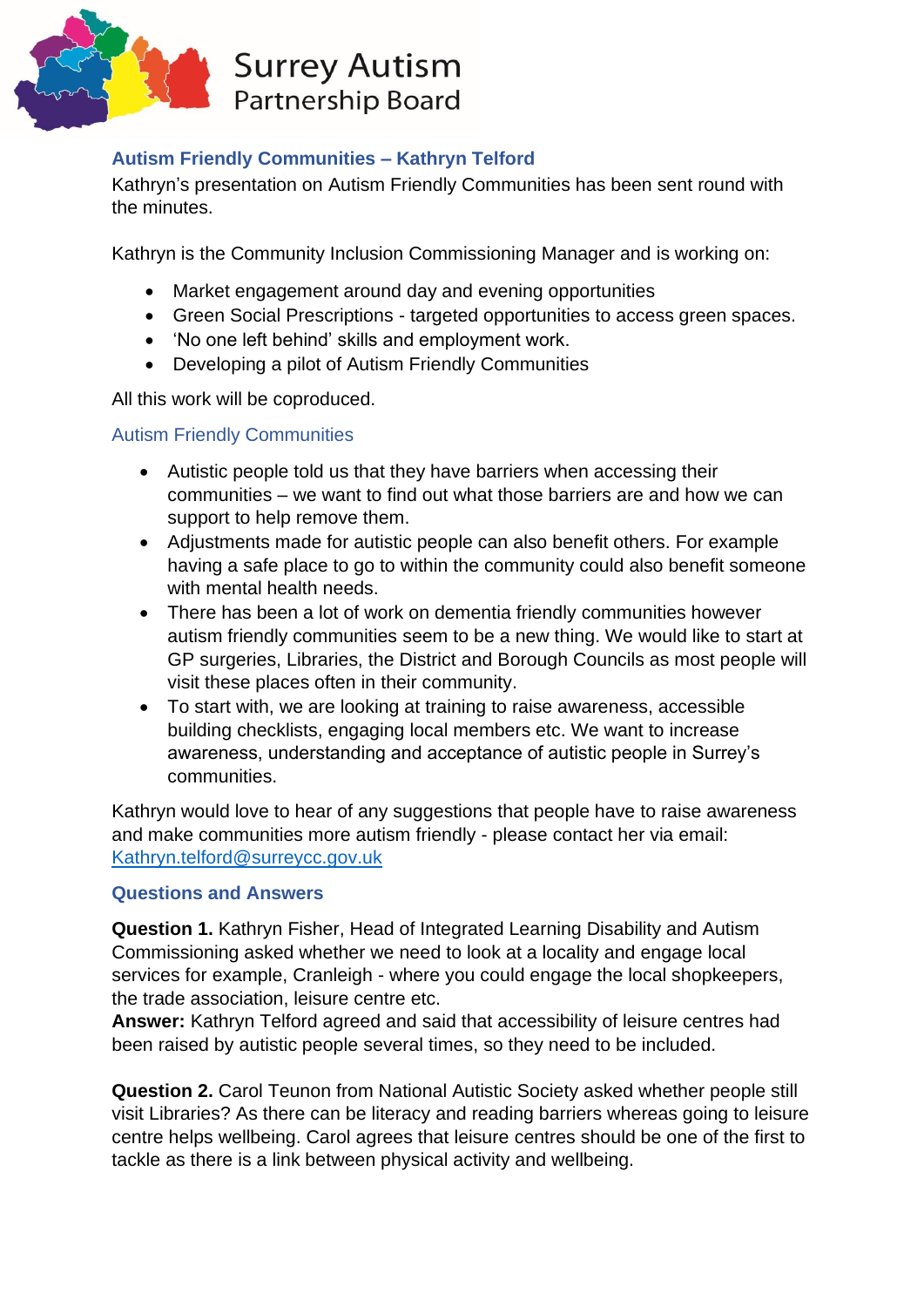# **Surrey Autism**

**Partnership Board** 

Answer: Kathryn explained that libraries are well used, and offer a range of services including health services, Active Surrey, and access to computers as well as books. Kathryn referred to a situation where the layout of the library and location of the reception desk could be a barrier for an autistic person.

**Question 3.** Sarah Foreman, User Voice and Participation Team said that a lot of young people that she works with have additional needs. In terms of the building checklist idea how feasible would that be, as different people need different adjustments? Sainsburys did a revamp of their lights to LED and this was an issue for some people with autism but not others. How would this work?

**Answer:** Kathryn said that lighting is on the checklist. Our Autism Reference Group has reviewed the checklist, but Kathryn explained that she is happy to send it out to others to gain feedback as the more feedback the better it will be in order to meet people's needs.

**Action:** Sarah Foreman/Sabrina Peters and Kathryn Telford to link up outside the meeting.

**Question 4.** Justine McManus, Guildford Job Centre said that in terms of talking about autism friendly communities, Kathryn may want to speak to their Partnership manager and have a look as they work with young people and employment. **Action:** Justine to pass on Kathryn's email contact. Kathryn/Partnership Board Manager to link up and discuss autism friendly communities.

# **COVID-19 Vaccination for Autistic people who aren't covered by the Learning Disability Vaccination Programme – Melanie Ridge**

Melanie talked about Surrey Heartlands CCG's COVID-19 vaccination programme.

As part of the national drive the CCG is looking at groups that may struggle to access vaccines and doing outreach work. They have held twilight clinics and an early morning clinic to improve accessibility and have worked with leisure centres to set up accessible clinics.

Melanie asked how the CCG can reach out to autistic people to help with vaccine uptake - could consider pop up clinics etc. The cohort they are currently trying to reach is 18-25-year olds, as well as older people who have not yet been vaccinated. If there is anything Melanie's team can do to support, they are happy to hear ideas.

- Tom said that in terms of vaccination inequalities there has been good work for people with a learning disability who are on their GP register. However, this work does not pick up autistic people who don't have a learning disability. We want to make sure everyone gets the reasonable adjustments they need so that they can get the vaccine.
- Sarah Foreman from the User Voice and Participation Team advised that they have a focus group for 18-25-year olds focussing on COVID-19. She has made a questionnaire for them about COVID-19 so there may be some feedback.